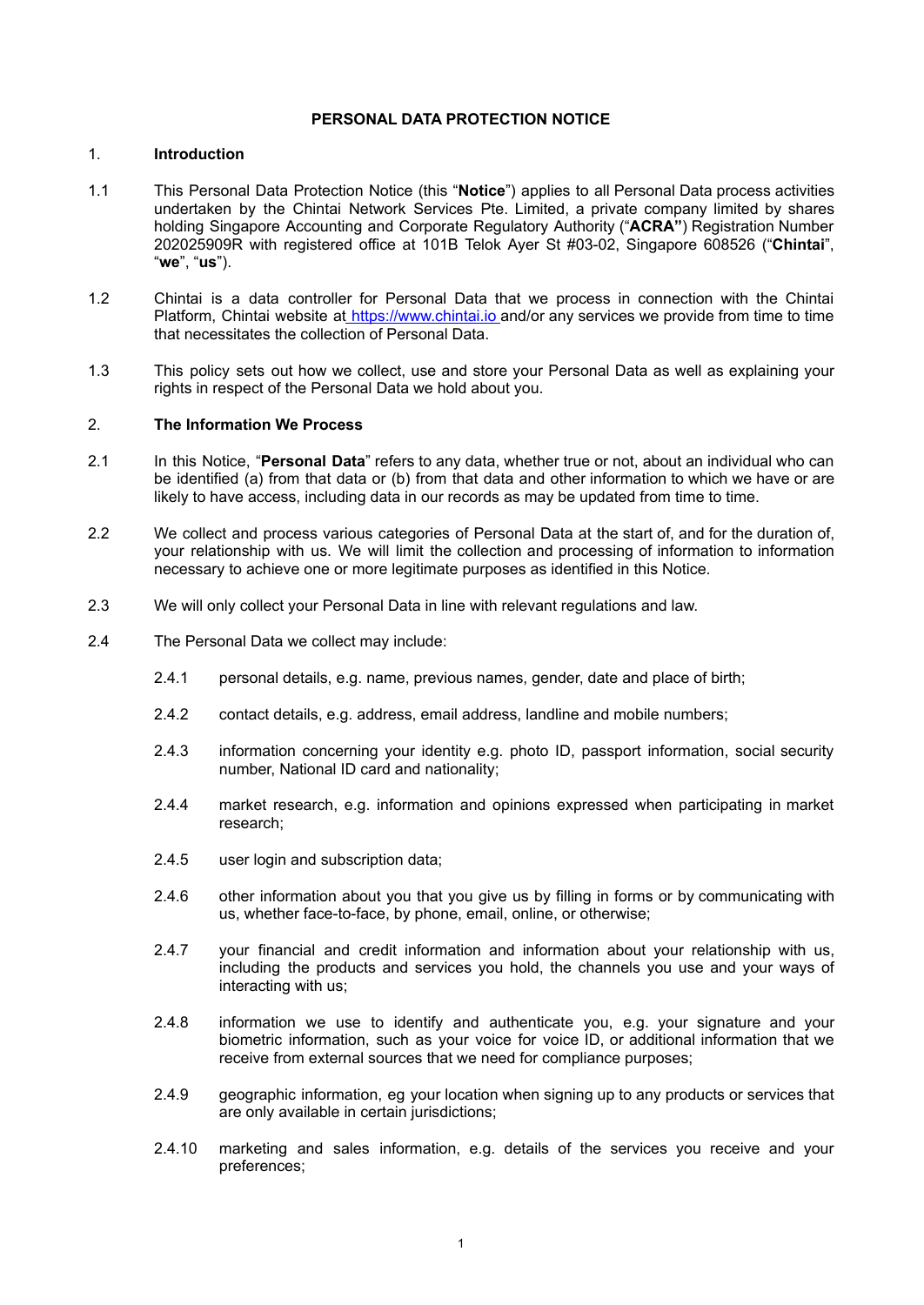- 2.4.11 cookies and similar technologies we use to recognise you, remember your preferences and tailor the content we provide to you (see paragraph 3 for more information on cookies);
- 2.4.12 investigations data, e.g. due diligence checks, sanctions and anti-money laundering checks, external intelligence reports, content and metadata related to relevant exchanges of information between and among individuals and/or organisations, including emails, voicemail, live chat, etc.;
- 2.4.13 records of correspondence and other communications between us, including email, live chat, instant messages and social media communications;
- 2.4.14 information that we need to support our regulatory obligations, e.g. information about transaction details, detection of any suspicious and unusual activity and information about parties connected to you or these activities;
- 2.4.15 information you've asked us to collect for you, e.g. information about your accounts or holdings with other companies including transaction information;
- 2.4.16 information from third party providers, e.g. information that helps us to combat fraud or that relates to your social interactions (including your communications via social media, between individuals, organisations, prospects and other stakeholders acquired from companies that collect combined information);

## 3. **Cookies**

- 3.1 Cookies are text files containing small amounts of information which are downloaded to your device when you visit a website. Cookies are useful because they allow a website to recognise your device, preferences and can be used to improve your online experience.
- 3.2 All recent versions of popular browsers give you a level of control over cookies. You can set your browser to accept or reject all, or certain, cookies.
- 3.3 Please be aware that some areas of our website may not function after you have changed your cookie settings.

#### 4. **How We Collect Your Information**

- 4.1 We may collect your Personal Data from a variety of sources including:
	- 4.1.1 information you give to us;
	- 4.1.2 information that we receive from third parties including third parties who provide services to you or us, fraud prevention or government agencies;
	- 4.1.3 information that we learn about you through our relationship with you and the way you operate your accounts and/or services, such as the payments made to and from your accounts;
	- 4.1.4 information that we gather from the technology which you use to access our services (for example location data from your mobile phone, or an IP address or telephone number) and how you use it (for example pattern recognition); and
	- 4.1.5 information that we gather from publicly available sources, such as the press, the electoral register, company registers and online search engines.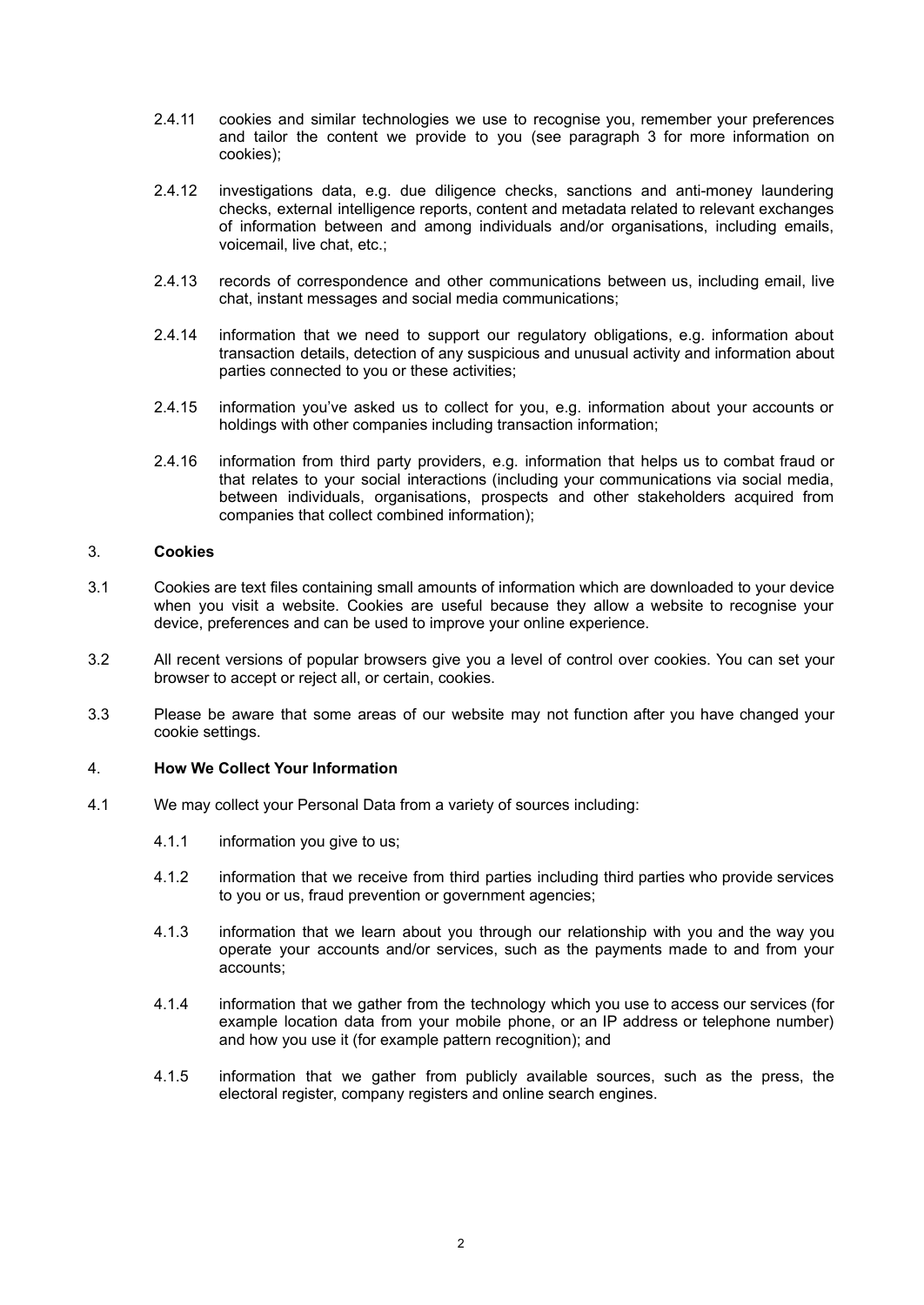#### 5. **How We Will Use Your Information**

- 5.1 We will only use your Personal Data with your consent to do so or else if we have a lawful reason for using it. These lawful reasons include where we:
	- 5.1.1 need to pursue our legitimate interests;
	- 5.1.2 need to process the information to carry out an agreement we have with you;
	- 5.1.3 need to process the information to comply with a legal obligation;
	- 5.1.4 believe the use of your Personal Data as described is in the public interest, e.g. for the purpose of preventing or detecting crime;
	- 5.1.5 need to establish, exercise or defend our legal rights;
	- 5.1.6 need to use your Personal Data for our insurance purposes.
- 5.2 The reasons we use your Personal Data include to:
	- 5.2.1 deliver our products and services;
	- 5.2.2 carry out your instructions;
	- 5.2.3 carry out checks in relation to anti-money laundering;
	- 5.2.4 manage our relationship with you, including (unless you tell us otherwise) telling you about products and services we think may be relevant for you;
	- 5.2.5 understand how you use our services;
	- 5.2.6 support our network operations;
	- 5.2.7 prevent or detect crime including fraud and financial crime, e.g. financing for terrorism and human trafficking;
	- 5.2.8 ensure security and business continuity;
	- 5.2.9 manage risk;
	- 5.2.10 provide DApps and other online product platforms;
	- 5.2.11 improve our products and services;
	- 5.2.12 analyse data to better understand your circumstances and preferences so we can make sure we can improve our service offering;
	- 5.2.13 protect our legal rights and comply with our legal obligations;

### 6. **Your Rights**

- 6.1 You have a number of rights in relation to the information that we hold about you. These rights include:
	- 6.1.1 the right to access information we hold about you and to obtain information about how we process it;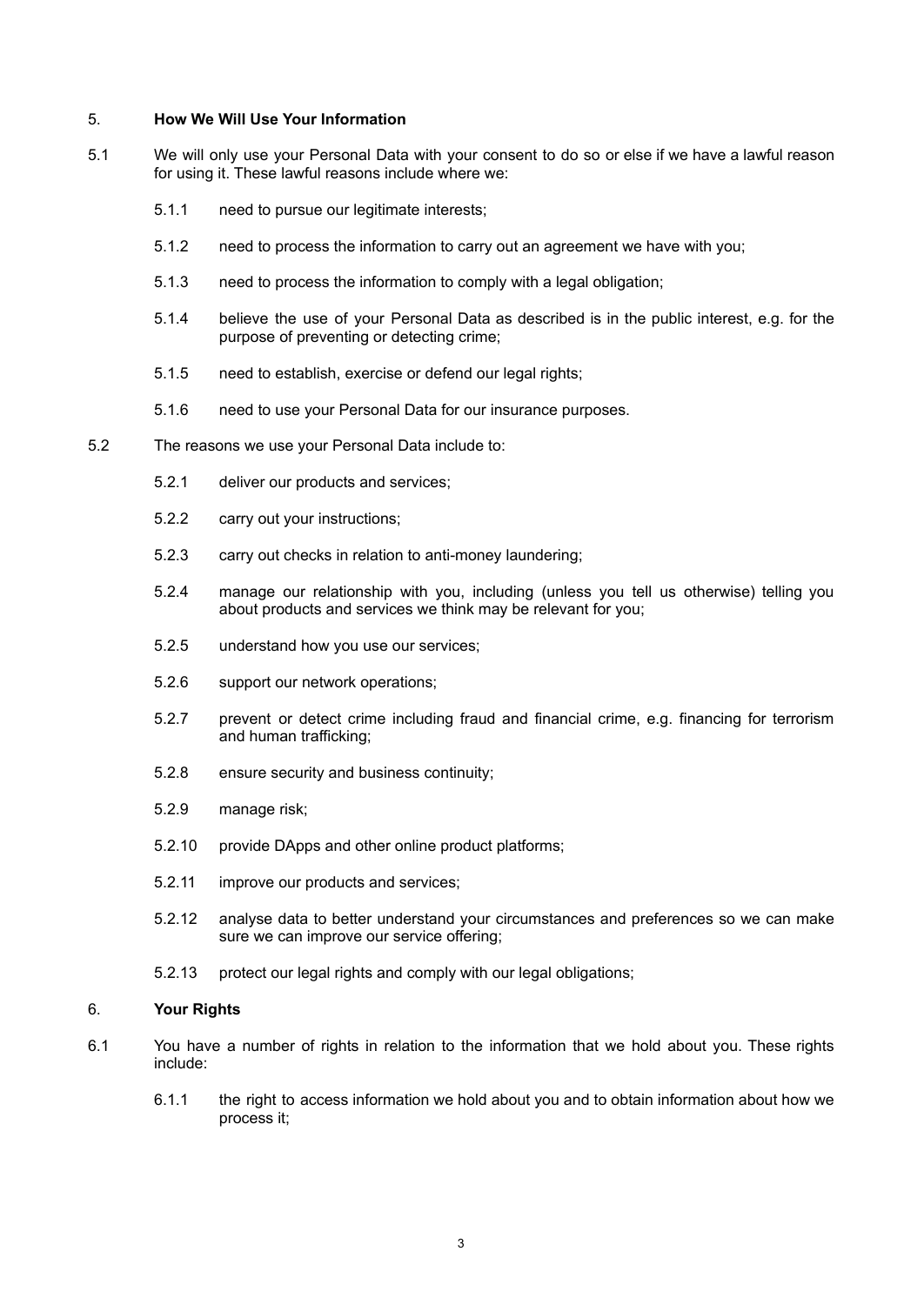- 6.1.2 in some circumstances, the right to withdraw your consent to our processing of your Personal Data, which you can do at any time. We may continue to process your Personal Data if we have another legitimate reason for doing so;
- 6.1.3 in some circumstances, the right to receive certain information you have provided to us in an electronic format and/or request that we transmit it to a third party:
- 6.1.4 the right to request that we rectify your Personal Data if it's inaccurate or incomplete;
- 6.1.5 in some circumstances, the right to request that we erase your Personal Data. We may continue to retain your Personal Data if we're entitled or required to retain it;
- 6.1.6 the right to object to, and to request that we restrict, our processing of your Personal Data in some circumstances. Again, there may be situations where you object to, or ask us to restrict, our processing of your Personal Data but we're entitled to continue processing your Personal Data and/or to refuse that request.
- 6.2 You can exercise your rights by contacting us. You also have a right to complain to the data protection regulator in the country where you live or work.

## 7. **Who We May Share Your Personal Data With**

- 7.1 We will not share your Personal Data with anyone outside Chintai except:
	- 7.1.1 where we have your permission;
	- 7.1.2 where required for your product or service;
	- 7.1.3 where we are required by law and by law enforcement agencies, judicial bodies, government entities, tax authorities or regulatory bodies around the world;
	- 7.1.4 with third parties where required by law to help recover funds that have entered your account as a result of a misdirected payment by such a third party;
	- 7.1.5 with sub-contractors such as who we have engaged from time to time to undertake our KYC/AML verification process;
	- 7.1.6 with other participants of the Chintai Platform subject to our obtaining your prior approval before doing so;
	- 7.1.7 where you have agreed for us to do so, or where we suspect funds have entered your account as a result of a financial crime;
	- 7.1.8 where permitted by law, it is necessary for our legitimate interests and it is not inconsistent with the purposes listed above.

#### 8. **How Long Do We Keep Your Information For?**

- 8.1 We will retain your Personal Data in accordance with applicable law and our own data storage time limits. Whilst we will never retain your Personal Data for longer than necessary, we will take the following factors into account:
	- 8.1.1 how long we need to keep the data for in the event of any claims or litigation;
	- 8.1.2 guidance from government or regulatory bodies;
	- 8.1.3 how long we need to keep the data to fulfil the original purpose for which it was collected;
	- 8.1.4 the nature and sensitivity of Personal Data; and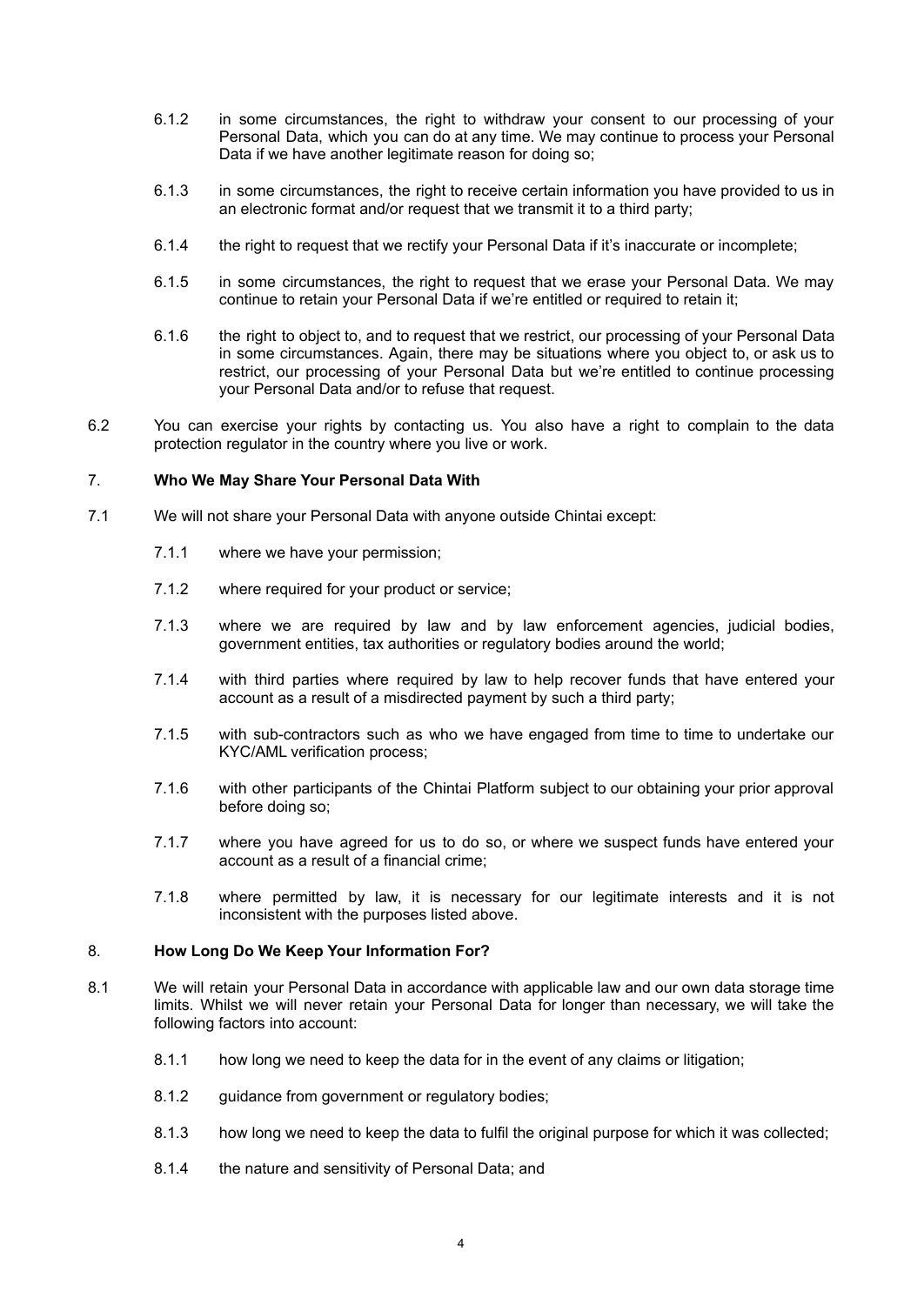8.1.5 compliance with legal obligations

## 9. **How Do We Protect Your Data?**

9.1 The protection and security of your Personal Data is a high priority for us. We have a dedicated team who enforce and assure good industry security practices. This enables us to secure and protect Personal Data from loss or unauthorised disclosure or damage in a consistent and appropriate manner.

## 10. **CONTACTING US – FEEDBACK, WITHDRAWAL OF CONSENT, ACCESS AND CORRECTION OF PERSONAL DATA**

- 10.1 If you:
	- 10.1.1 have any questions or feedback relating to your Personal Data or this Notice;
	- 10.1.2 would like to withdraw your consent to any use of your Personal Data as set out in this Notice; or
	- 10.1.3 would like to obtain access and make corrections to your Personal Data records, please contact us as follows:

**Email** dpo@chintai.io

**Write** Data Protection Officer Chintai Network Services Pte. Limited 101B Telok Ayer St #03-02 Singapore 608526

- 10.2 Under applicable law, you also have the right to lodge a complaint with a supervisory authority, where you work, normally live or where any alleged infringement of data protection laws has occurred.
- 10.3 Please note that if your Personal Data has been provided to us by a third party, you should contact such party directly to make any queries, feedback and access and correction requests to Chintai on your behalf.
- 10.4 If you withdraw your consent to any or all use of your Personal Data, depending on the nature of your request, Chintai may not be in a position to continue to provide its products or services to you, administer any contractual relationship in place, may also result in the termination of any agreements you have entered into with Chintai, and your being in breach of your contractual obligations or undertakings, and Chintai's legal rights and remedies in such event are expressly reserved.

## 11. **Links To Other Websites**

- 11.1 We sometimes provide you with links to other websites, but these websites are not under our control. We will not be liable to you for any issues arising in connection with their use of your Personal Data, the website content or the services offered to you by these websites.
- 11.2 We recommend that you check the privacy policy and terms and conditions on each website to see how each third party will process your Personal Data.